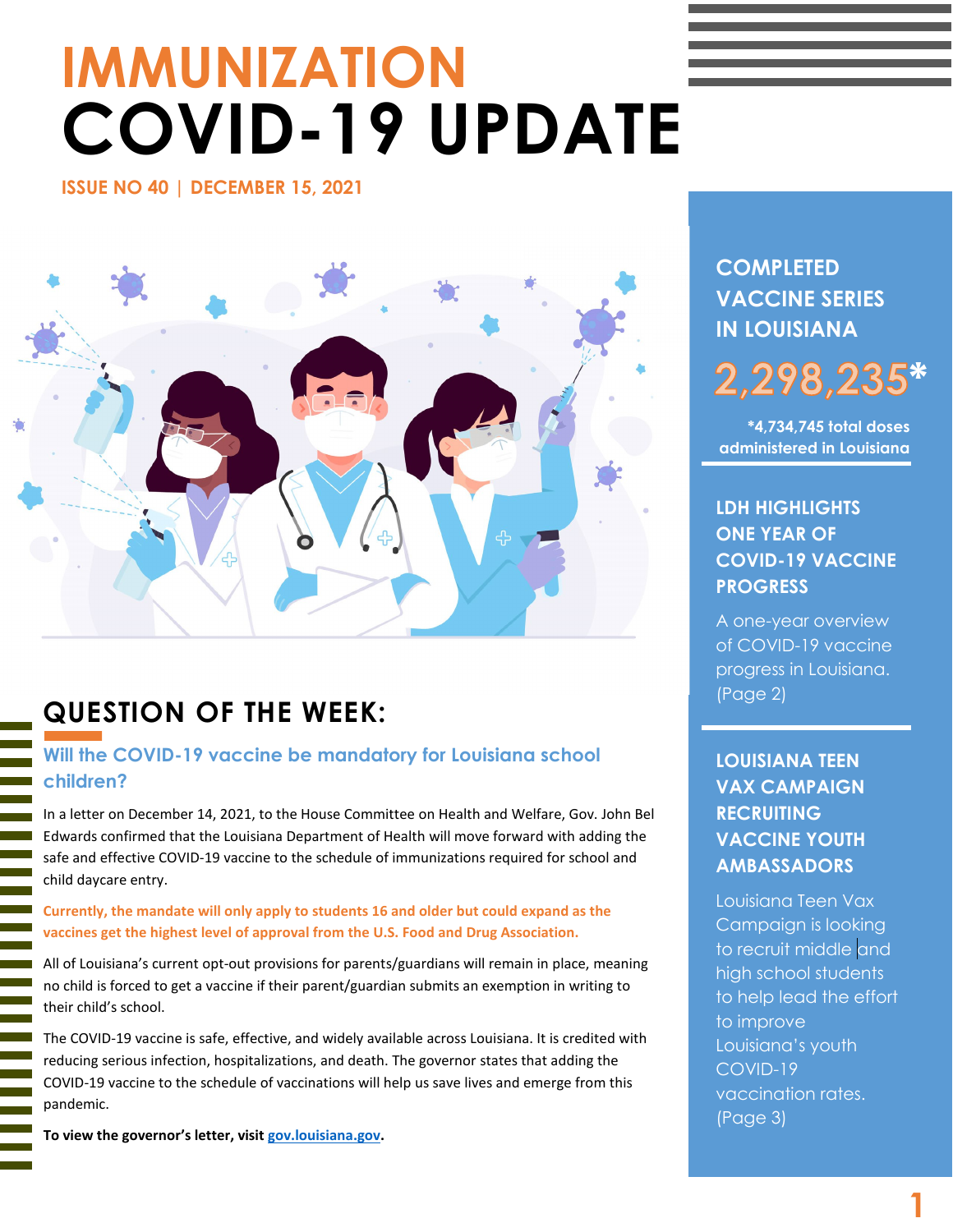# **WEEKLY COVID-19 VACCINE UPDATE**

#### **LDH Highlights One Year of COVID-19 Vaccine Progress**



**Yesterday marked one year since the first COVID-19 vaccine was administered in Louisiana. Since then nearly 2.29 million Louisianans – about 50 percent of the state's population – have become fully vaccinated against COVID-19.** 

Additionally, Louisiana has seen a decrease in the number of people

hospitalized with COVID and in the percent of COVID tests that are positive. Today, the vast majority of COVID hospitalizations, cases, and deaths are in those who have not yet been vaccinated.

COVID-19 vaccinations began on December 14, 2020, and since that day more than 4.7 million doses have been administered in Louisiana alone. More than 2.5 million Louisianans have at least one dose of the vaccine and more than 544,000 booster doses have been administered. According to the CDC, nearly 25 percent of Louisiana's eligible population has received a booster dose.

In addition to a nearly eight-fold decrease in COVID hospitalizations today when compared to a year ago, the percent of COVID-19 tests that were positive in Louisiana was nearly 10 percent, which signaled out-of-control community spread. Today, the state's percent positivity is 2.3 percent, which signals a much lower risk level across Louisiana.

During the first few months of COVID-19 vaccine allocations, Louisiana's supply was extremely limited, causing the demand for Pfizer and Moderna vaccine to exceed the supply. In addition, the federal-minimum order quantity of doses for Pfizer was 975, so sites with ultra-cold freezers needed to quickly be identified to store the temperature-sensitive vaccine. These considerations did not align with the type of equitable rollout Louisiana wanted to implement.

While LDH could not change the amount of doses that were allocated to Louisiana, they could change how many providers received them to have as many equitable access points as possible from the beginning of vaccine administration. LDH partnered with Morris & Dickson, a pharmaceutical redistribution company in Shreveport, to deliver vaccines to providers across the state.

Out of 31,465 unique vaccine deliveries since December 14, 2020, 11,479 deliveries have been through Morris and Dickson to allow smaller quantities to be delivered to providers rather than the federal minimums. This allowed providers to receive a more manageable amount of doses based on their individual administration practices.

In the initial allocation strategy, the following criteria was used to allocate vaccine the first few weeks to frontline medical workers at all Louisiana hospitals:

- Tier 1 hospitals
- Total number of employees who work in the emergency department and COVID-19 units
- Total number of staff
- Average COVID-19 cases during the pandemic

Every tier 1 hospital in Louisiana (except for one that was not able to take vaccine due to previous storm damage) received vaccine during the first week of COVID-19 vaccine allocations. Additionally, there was enough vaccine for every direct contact health care worker within the first month of distribution. Because LDH was able to support so many vaccine access points, emergency medical staff (EMS), tier 2 hospitals, and other medical staff were able to receive vaccine in the first weeks as well.

As the weeks progressed, elderly and at-risk individuals were quickly able to receive vaccine through the many vaccination access points across the state as vaccines were distributed to pharmacies, urgent cares, federally-qualified health centers, rural health clinics, and many other local providers.

Once the supply increased relative to demand, LDH transitioned away from allocation and allowed providers to order as needed. Providers were able to order as little as one dose of any COVID-19 vaccine available that would arrive through Morris and Dickson, or by direct shipment from the manufacturer.

Where any gaps in coverage remained or emerged, providers were contacted to encourage enrollment in the COVID-19 Vaccination Program. To date, Louisiana has enrolled 2,586 providers who have received over 4.9 million state allocated/ordered doses.

LDH expanded vaccine outreach through many mobile vaccination events throughout the state and started the Bring Back Louisiana campaign to encourage COVID-19 vaccination and make it more accessible to all Louisiana residents.

Because of LDH's incredible focus on equity, Louisiana scored a 908 out of 1000 on the KPI Tiberius Ranking. Currently, Louisiana has a score of 935. To put things into perspective, the regional average is 65 and the federal average is 598.

From December 2020 to February 2021, Louisiana was ranked number one out of the 50 states for vaccine series completion in the recommended interval, meaning Louisiana had the lowest rate of people missing their second dose out of all 50 states.

By using Morris and Dickson, along with having a strong vaccine return effort and storing doses past initial expiration, Louisiana also trends well below the national average for vaccine wastage.

LDH would like to extend a huge thank you to everyone who has had a part in making Louisiana safer one vaccination at a time. Without everyone working together, Louisiana would not have gotten this far.